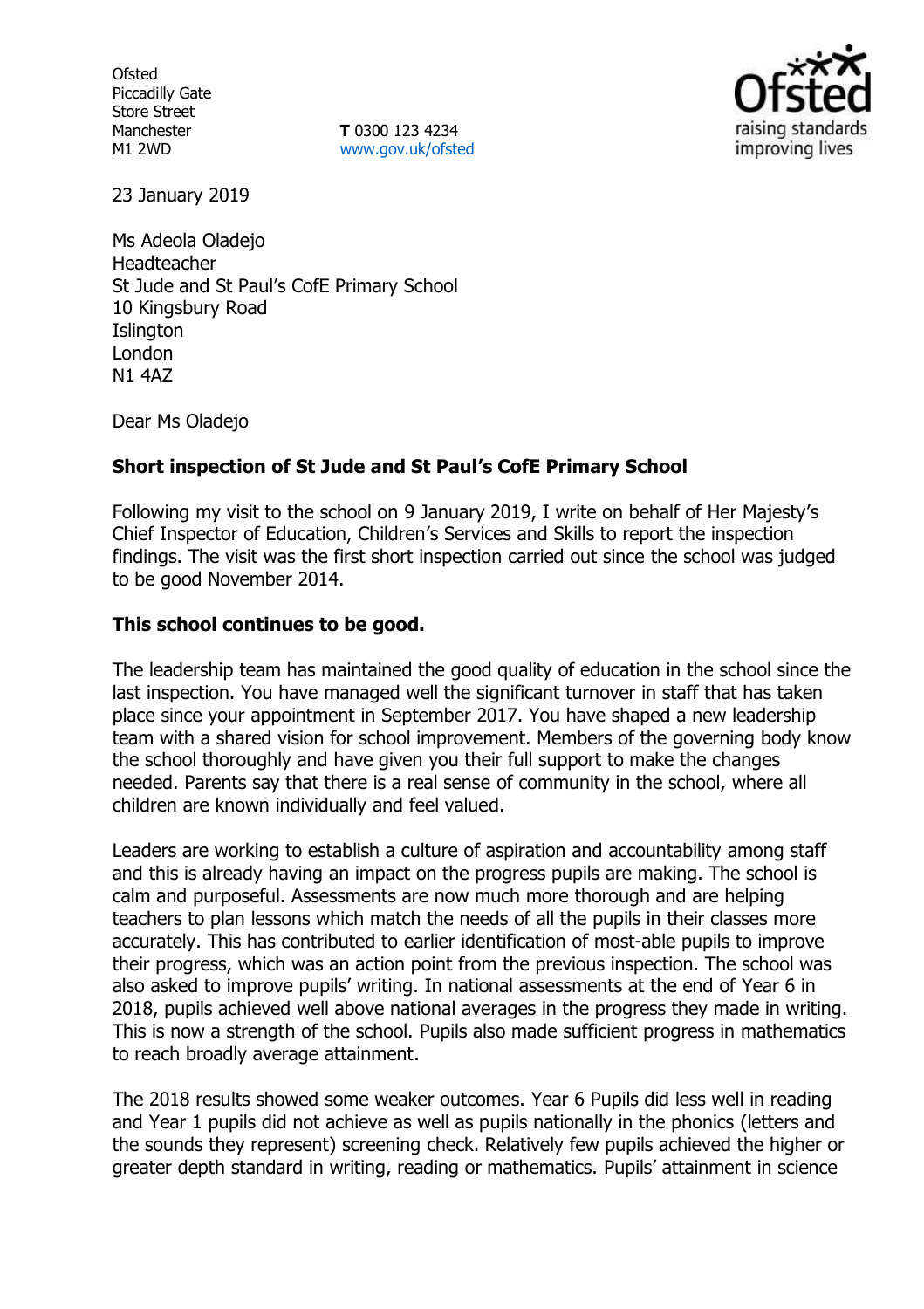

was below the national average. Together, we agreed to look actions you have taken so far this year to improve these areas.

# **Safeguarding is effective.**

The leadership team has ensured that all safeguarding arrangements are fit for purpose. Secure systems and processes are in place and, as a result, all staff know how to report any safeguarding concerns. As a team, you follow up any issues carefully and swiftly, working well with external agencies to support vulnerable pupils. Leaders complete the required checks to ensure that all staff are suitable to work in the school. These checks are recorded on the single central record, which is updated and monitored regularly by leaders and governors.

You make sure that all staff have received regular and appropriate safeguarding training that supports their understanding of the current statutory guidance. You remind staff frequently about their duties in safeguarding pupils. There is a rolling programme of staff training in place. This means that all staff are kept fully aware of the risks that pupils may be facing, such as keeping safe online and the dangers of radicalisation. Pupils say that they feel safe in the school. They are confident that you and your staff will keep them safe and respond promptly to any concerns they may have.

## **Inspection findings**

- My first line of enquiry was to evaluate the impact of your actions to improve pupils' progress in reading. Although progress has improved slightly since 2016, it is still below that found nationally and remains a key priority for the school.
- Leaders have taken a range of actions to improve reading, including the use of external support to ensure that reading is a priority for all teachers.
- The teaching of phonics has been a priority this year. All adults in Reception and Year 1 have received training. Pupils in Year 1 are taught in different groups to target each learning step more precisely. You have also introduced a new reading programme which ensures that every Year 1 pupil has an opportunity to read with an adult every day. This is in its very early stages, so impact cannot be measured. Leaders are monitoring progress regularly. Some inconsistencies in teaching remain but, overall, pupils' knowledge of phonics and early reading is now more secure, showing broadly good progress.
- All pupils now receive reading quidance every day in a variety of ways; reading opportunities are also provided across all areas of the curriculum. Pupils are encouraged to read at home, including an element of competition. Leaders have invited authors into the school and enrichment weeks have been introduced which are developing a love of reading in your pupils. As a result of this range of actions, the progress pupils are making is improving.
- My next line of enquiry was to look at what action leaders are taking to identify mostable pupils and provide the support and challenge they need to achieve at greater depth in reading and mathematics.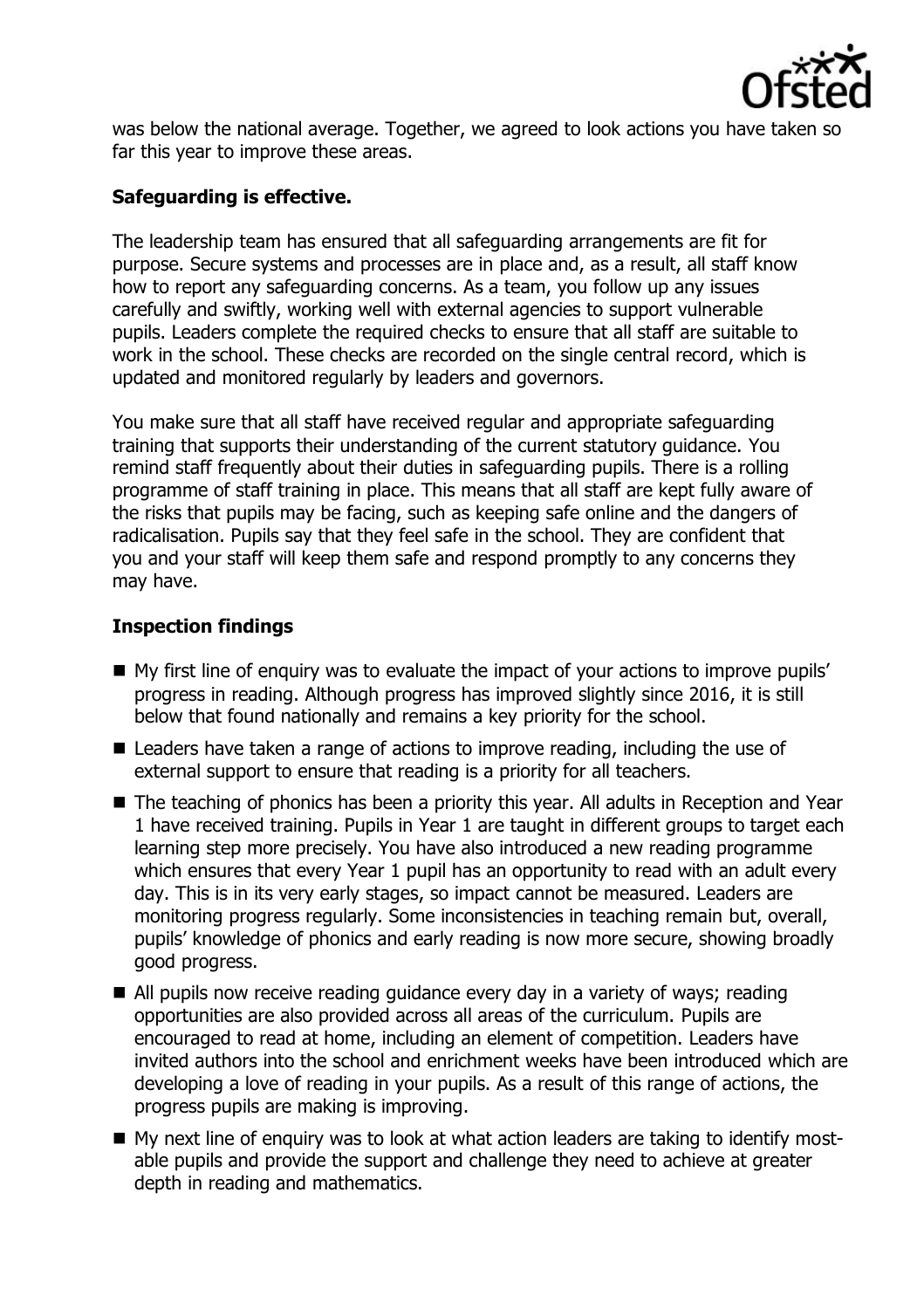

- Leaders' evaluation identified that pupils' arithmetical skills are strong, but that limited understanding of problem-solving and mathematical reasoning was preventing the most able from achieving to their potential. With the support of the local authority and the London Diocesan Board for Schools, leaders have developed teachers' skills to help pupils learn how to reason and solve problems in much more depth. This is providing the challenge that all pupils, particularly the most able, need.
- Observation of teaching and scrutiny of work in books show that teachers have embraced this support and there has been a significant improvement in the way mathematics is being taught. For example, pupils in Year 3, working in pairs, were able to explain their understanding of a complex problem. Pupils' books from across the school show that their mathematical understanding is broadening and there are opportunities for the most able pupils to work at greater depth.
- Similarly, the school's focus on reading is developing pupils' ability to read in greater depth. The most able readers are being identified much earlier through more accurate assessment. Teachers are expected to use this information to provide extension and challenge to secure more-rapid progress. Although this work is still in the early stages, I saw evidence of pupils in classes reading and discussing challenging texts with good understanding.
- My final line of enquiry was to check how carefully leaders nurture the wider curriculum, looking in detail at science.
- You acknowledged that science has not been an area of focus; new leadership of the subject provides an opportunity to raise the quality of teaching and outcomes. Monitoring of the science curriculum and pupils' work in science are now seen to be a priority. In most classes, pupils' science books have little writing, with heavy reliance on standardised worksheets. These did not provide any challenge for the most able pupils. This was also the case for work in topic books. The exception was in Year 6, where work in science and other subjects is of a consistently high standard. We agreed that this should provide a model for all teachers.

## **Next steps for the school**

Leaders and those responsible for governance should ensure that:

- $\blacksquare$  they build on current actions to raise standards more rapidly in reading across the school, particularly for the most able pupils
- pupils' progress across the wider curriculum, particularly in science, matches that in English and mathematics.

I am copying this letter to the chair of the governing body, the director of education for the Diocese of London, the regional schools commissioner and the director of children's services for Islington. This letter will be published on the Ofsted website.